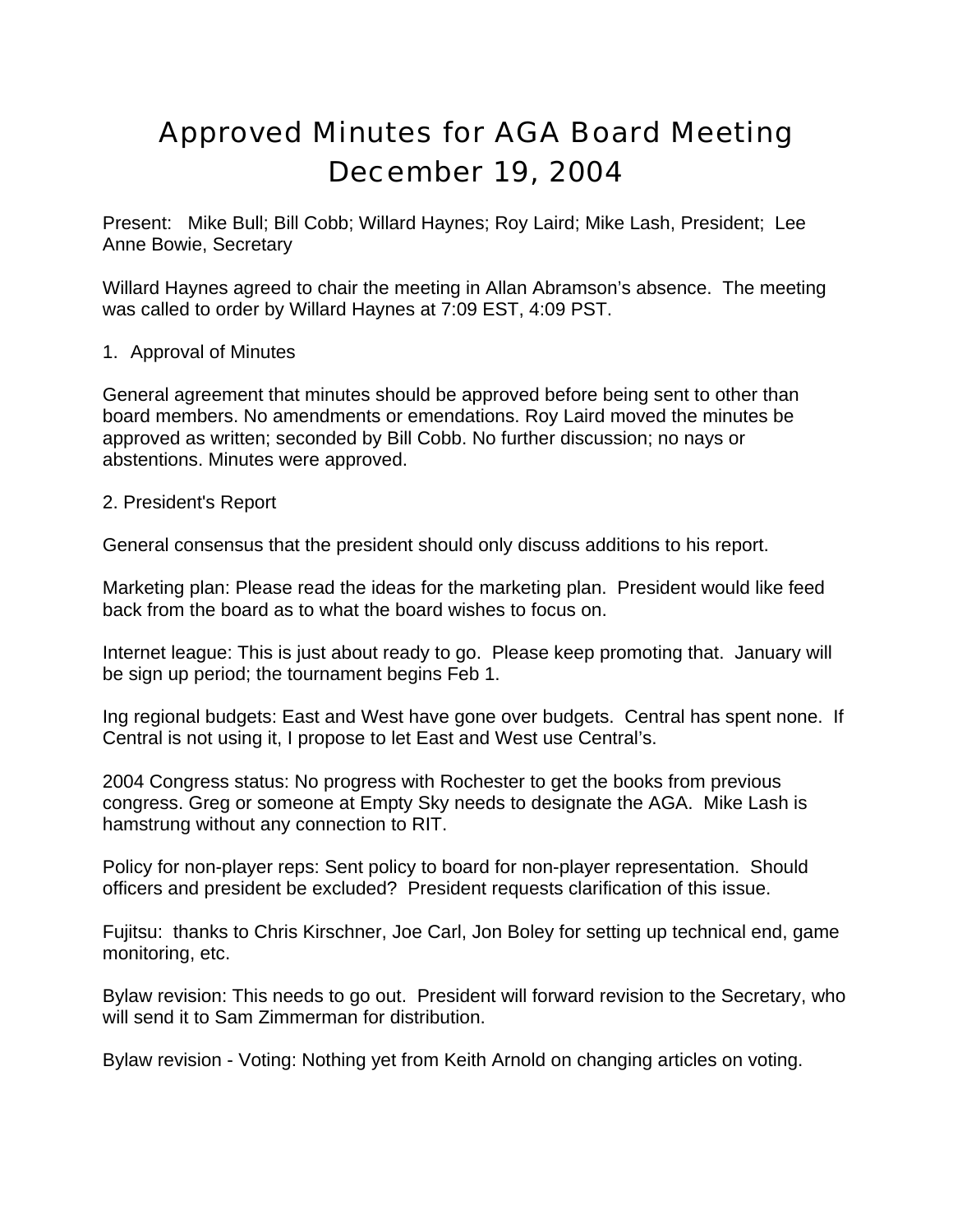Vendor relations: Letter sent to all vendors; heard only from Janice Kim and Bill Cobb. Non-payment issue was taken care of.

Legal counsel: After a referral, the president received a proposal from a small law firm. They primarily do real estate, family law, some criminal, corporate, media, and merchandizing work. The firm may practice law in several East Coast states: New York, Massachusetts, Connecticut, Florida, etc. The board had no objections to sending them a retainer for \$1500, The retainer is to ensure that we have someone on hand for now, if needed. The president will continue a search for other options, but for now we are covered.

- 3. Old Business
- a. Leadership Development Committee status:

Tabled until next meeting.

b. Vendor Liaison status:

There are some perceived problems with allocation of vendor space at the Congress, financial arrangements, etc. The president will again ask the vendors for comments on what bothers them, and the issues brought up by the vendors will be discussed next time.

#### c. Marketing Funds:

The president requested feedback for a focus for marketing strategy and a general approval of ideas and permission to proceed. A request was made that they make a distinction between policy and operational decisions, i.e. board develops policy; president makes operational decisions. A further discussion stated the need for more members to become involved.

Roy Laird moved, Mike Bull seconded, to table the discussion until next time to allow time for the board members to read the marketing ideas. The motion passed; no nays; no abstentions.

The president will ask his brain-storming committee if any would like to volunteer for a marketing committee.

d. Role of Board members on committees: (Email thread on appropriateness of people on board being on committee.)

The president declared that we want to avoid conflicts of interest, keeping open for others, and avoid spreading members too thin. We want to rid ourselves of the appearance of the AGA being run by good ol' boy network, to encourage others to step up and help run the AGA. We need more people to come in and support us, and we need an expanded group of potential officers.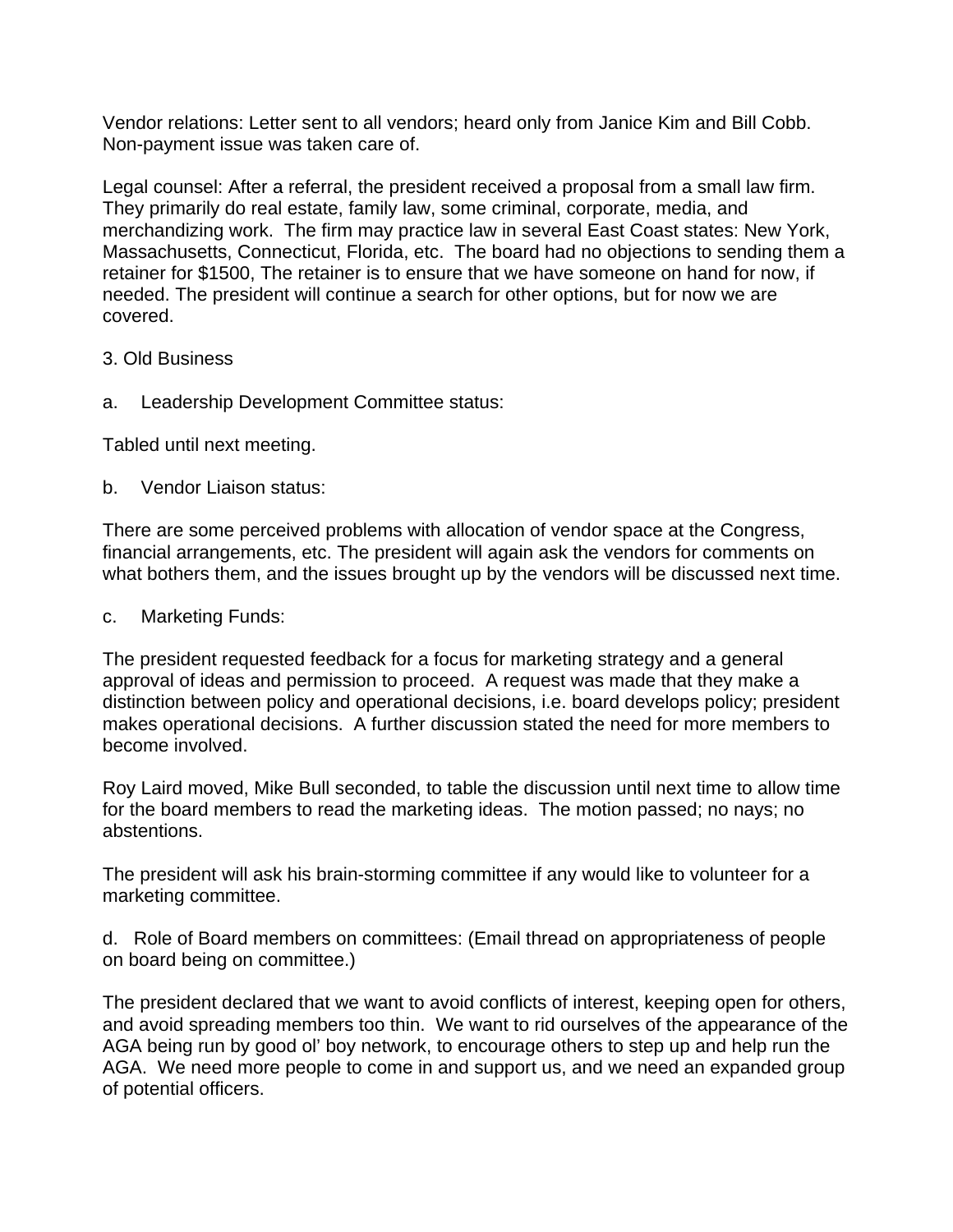Bill Cobb commented that the proposed Bylaw revisions may be putting very severe restrictions as to what board members can do other than be on the board, so that this discussion may be moot.

Copies of the Bylaw Revision will be sent to all board members and the secretary for perusal. There were no objections to carrying this discussion over to next meeting.

e. Focus on children: None's suggestion for early school year involvement was tabled until next time.

- 4. New Business
- a. Status of annual calendar of invitational/foreign events, for planning purposes, and need for an overall tournament coordinator (discussed above):

We received from Mary Laird a proposed calendar of events, especially of international events, including dates on the website for the whole year, and upgrading in general. The idea was met with a positive response and urging to go ahead.

b. Concept of setting up a pilot Tournament Director's school:

Materials need to belong to the AGA for future use. There was a general consensus that more directors are needed and this would be valuable.

Mike Lash informed the board that Ken Kostner has written up a slide presentation/power point for teaching people, and Dwayne Burns and Chuck Robbins are interested in participating and running some courses. No action was taken.

c. AGA representation at international events:

Extremely difficult to make eligibility a mechanical process. President must be given flexibility and latitude to judge who best deserves to go according to his discretion, considering level of service, diplomacy, and requirements stipulated by hosting organizations.

Bill Cobb proposed amending the policy statement by striking the clause "AGA officers should not be eligible." Mike Lash asked to add language stipulating that the president would make the choice with board confirmation.

Roy Laird moved to accept the policy statement with the two proposed amendments; Bill Cobb seconded. Motion passed with no nays or abstentions.

5. Open Discussion:

Mike Bull expressed concern that he had not heard back on an Ing grant for an upcoming tournament. Mike Lash suggested they take care of it by phone.